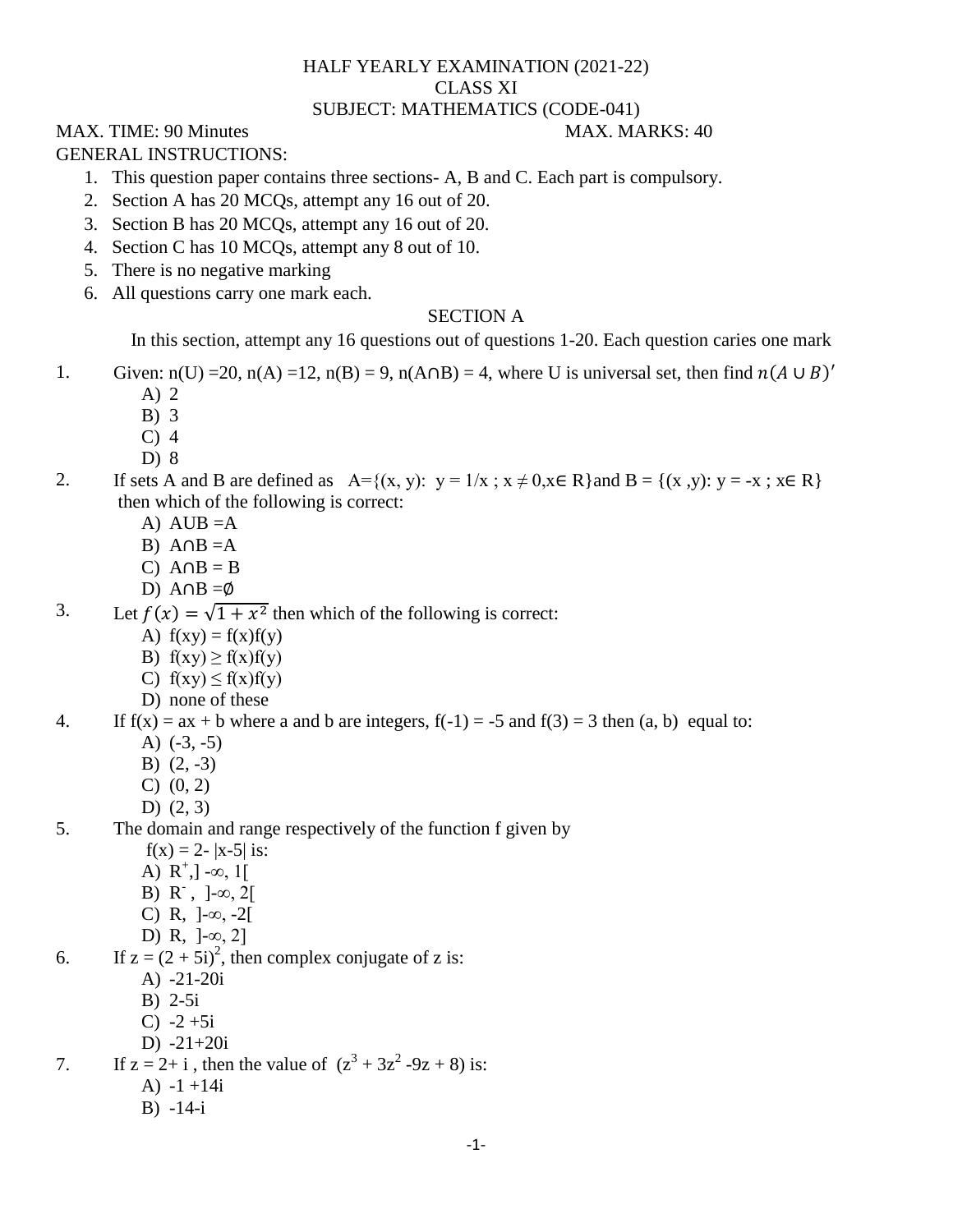- C) 1+14i
- $D$ ) 0
- 8. What is the value of x for which
	- $z = 3i^3 2xi^2 + (1 x)i + 5$  is a real number?
		- A) 0
		- $B) -2$
		- C) 2
		- $D) -5$
- 9. If the sum of n terms of an AP is given by
	- $S_n = 3n + 2n^2$ , then the common difference of the AP is:
		- A) 2
		- B) 3
		- C) 6
		- D) 4

# 10. The third term of a GP is 4. The product of its first five terms is:

- A)  $4^3$
- $\overline{B}$ ) 4<sup>2</sup>
- $\overline{C}$ ) 4<sup>5</sup>
- $\overline{D}$ ) 4<sup>4</sup>

11. Which term of the series  $1-\frac{1}{3}$  $\frac{1}{3} + \frac{1}{9}$  $\frac{1}{9} - \frac{1}{27}$  $\frac{1}{27} + \cdots$  ... ... ... ... is  $\frac{-1}{243}$ :

- A)  $6^{\text{th}}$
- $B)$  7<sup>th</sup>
- $\overline{C}$ )  $5^{\text{th}}$
- D) Can't be found
- 12. The fifth term of the sequence whose first two terms are 2 and 3 respectively and  $a_n = a_{n-1} + a_{n-2}$  for  $n \ge 3$ is:
	- A) 5
	- B) 8
	- C) 13
- D) 6 13. Slope of a line which cuts off the intercepts of equal length on the axis is:
	- $A) -1$
	- $B$ ) 0
	- C) 2
	- D)  $3^{1/2}$
- 14. The tangent of angle between the lines whose intercepts on the x and y axes respectively are a, -b and b, -a is:

A) 
$$
\frac{a^2-b^2}{ab}
$$
  
B) 
$$
\frac{b^2-a^2}{2}
$$
  
C) 
$$
\frac{b^2-a^2}{2ab}
$$

D) None of these

15. For specifying the straight line, how many geometrical patterns should be known?

- A) 1
- B) 2
- C) 4
- D) 3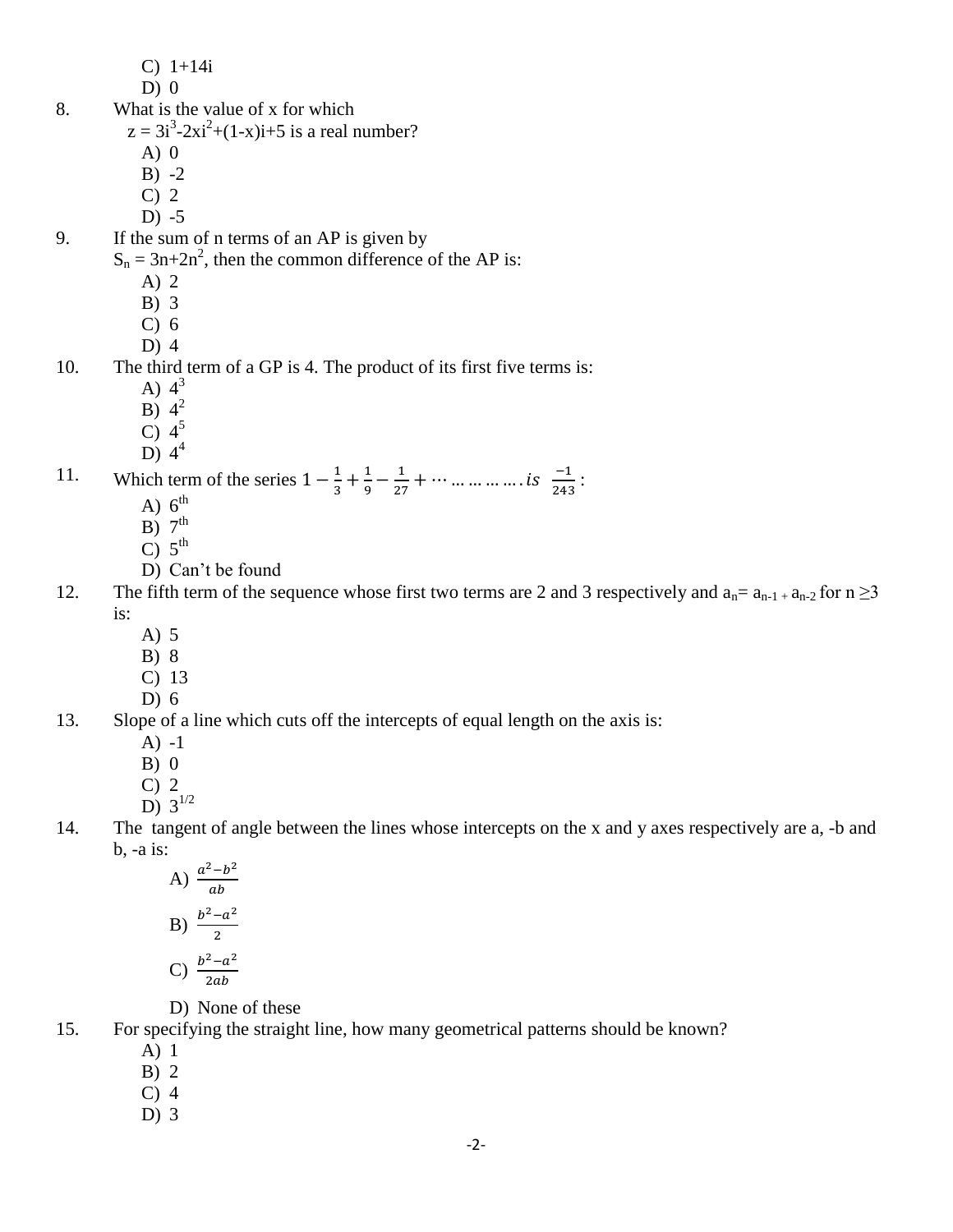16. If  $y = lim_{x \to \pi} \frac{s}{x}$  $\frac{\sin x}{x-\pi}$ , then the value of y is: A) 1 B) 2 C)  $\pi$ D) -1

17. The value of the 
$$
\lim_{x\to 0} \frac{e^x - e^{\sin x}}{x - \sin x}
$$
 is:

- A) 1
- B) -1
- C) Not defined
- D) e

18. If in a distribution,  $N = 80$ ,  $\sum_{i=1}^{n} |x - \bar{x}| = 592$ , then the mean deviation from mean is: A) 4.7

- B) 7.4
- C)  $\sqrt{7.4}$
- D)  $\sqrt{4.7}$
- 

### 19. In a distribution of 10 observations, variance is 225, then the standard deviation is:

- A) 225
- B) 22.5
- C) 2250
- D) 15
- 20. In the given distribution

| class     | $0 - 19$ | 20-29 | $30 - 39$ | ገ_49<br>21 I | $50-59$ |  |
|-----------|----------|-------|-----------|--------------|---------|--|
| frequency | ັ        |       |           |              |         |  |

the range is:

- A) 49
- B) 50
- C) 10
- D) None of the above

#### SECTION B

In this section, attempt any 16 questions out of questions 1-20. Each question caries one mark 21. If A and B are two sets such that  $n(A) = 115$ ,  $n(B) = 326$ ,

- $n(A-B) = 47$  then  $n(AUB)$  is:
	- A) 680
	- B) 373
	- C) 737
	- D) Can't be found
- 22. The set  $(A \cap B')' \cup (B \cap C)$  is equal to:
	- A)  $A' \cap B$
	- B)  $A' \cup B$
	- $C)$   $A'$ UBUC
	- D)  $A' \cup B'$
- 23. Let R be the set of points inside a rectangle of sides a and b  $(a, b > 1)$  with two sides along the positive direction of x-axis and y-axis, then:
	- A) R =  $\{(x, y): 0 \le x \le a, 0 \le y \le b\}$ B) R =  $\{(x, y): 0 \le x < a, 0 \le y \le b\}$
	- C) R =  $\{(x, y): 0 \le x \le a, 0 \le y \le b\}$
	- D)  $R = \{(x, y): 0 < x < a, 0 < y < b\}$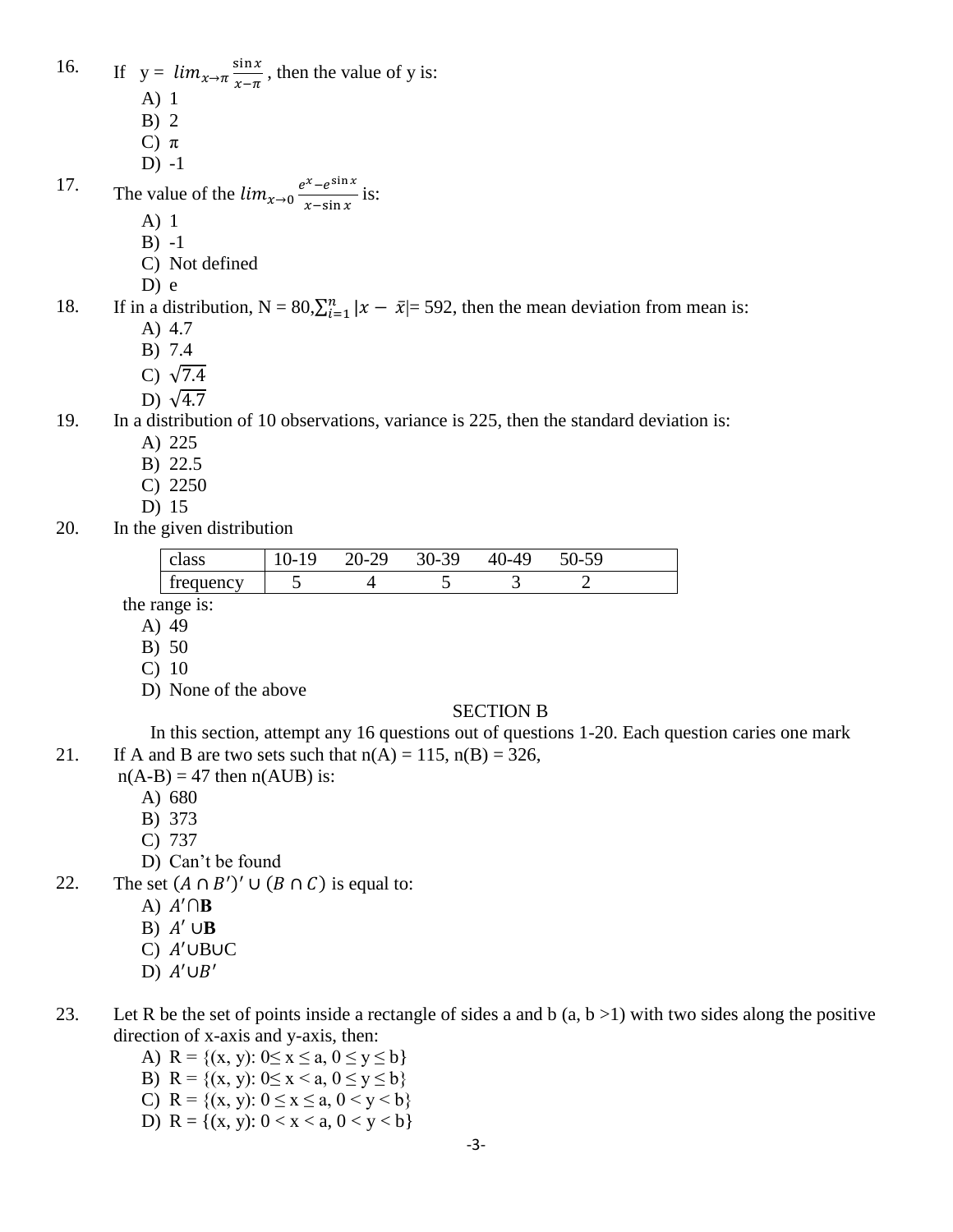24. If  $f(x) = \sqrt{a^2 - x^2}$  then domain of  $f(x)$  is: A) ]-a, a[ B) [-a, a] C) [0, a] D) ]-a, 0] 25. If  $A = \{(1,2), (3, 4), (5, 6), (6, 6)\}\$  $B = \{(1,2), (2, 3), (3, 4), (4, 5)\}\$  $C = \{(2, 3), (4, 5), (2, 6), (1, 7)\}\$  $D = \{(1,1), (2, 2), (3, 3), (4, 4)\}\$ Then which of the following is true: A) A and B are not functions B) B and C both are functions C) C is a relation and D is a function D) A, B, C, D are all functions 26. Modulus of z if  $z = \frac{1}{1+i}$  is: A)  $\frac{1}{2}$ B)  $\frac{1}{4}$ C)  $\frac{1}{\sqrt{2}}$ D) None of these 27. Let  $z_1 = a + bi$  and  $z_2 = i^{103}$  if  $z_1 = z_2$  then the values of a and b respectively are: A) 0, -1 B) 1, 0 C) 0, 1 D) 0, i 28. The value of ab where  $a = \sqrt{-25}$ ,  $b = \sqrt{-9}$  is: A)  $\sqrt{225}$ B) -15 C) 15i D) None of these 29. If 9 times the 9<sup>th</sup> term of an AP is equal to 13 times of the 13<sup>th</sup> term, then  $22<sup>nd</sup>$  term of tis AP is:  $A)$  0 B) 22 C) 220 D) 198 30. The minimum value of  $4^{x} + 4^{1-x}$ , x is a real number is: A) 2 B) 4 C) 1  $D)$  0 31. Fourth term from the end of the GP8, 4, 2 …  $\frac{1}{128}$  is: A)  $\frac{1}{16}$ B)  $\frac{1}{8}$ C) 16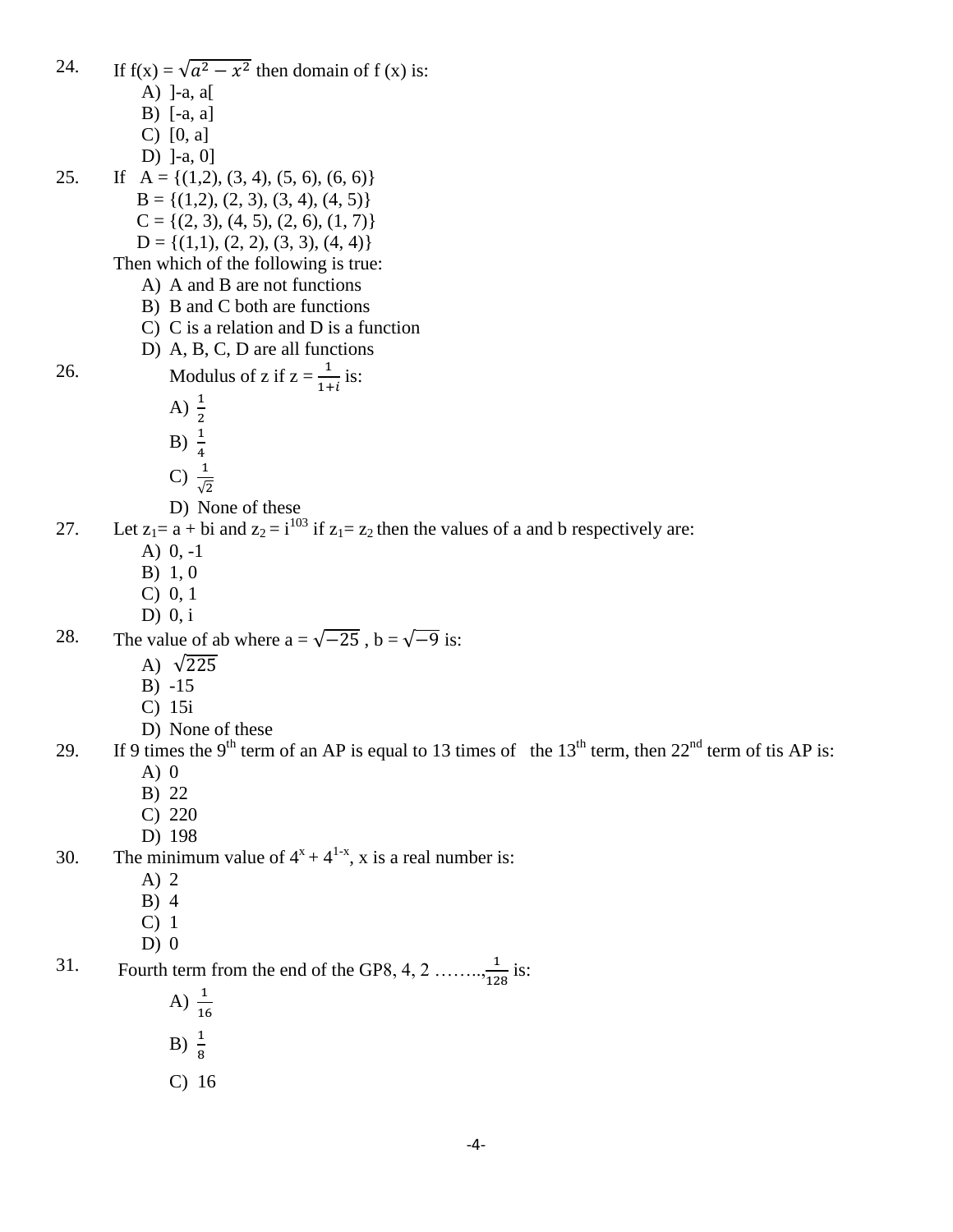D) 8

- 32. If  $S = 2+6+18+$ ………., +486 then the value of S is:
	- A) 782
	- B) 278
	- C) 728
	- D) 1728

33. The equation of the straight line passing through the point  $(3, 2)$  and perpendicular to the line  $y = x$  is:

- A)  $x y = 5$
- B)  $x + y = 5$
- C)  $x + y = 1$
- D)  $x y = 1$

34. The distance between the line  $y = mx + c_1$  and  $y = mx + c_2$  is:

- A)  $\frac{C_1}{\sqrt{1}}$
- B)  $\frac{|C_1|}{\sqrt{1}}$
- C)  $\frac{C_1}{\sqrt{1}}$
- $D)$  0
- 35. Find the slope of the line which passes through the origin, and the midpoint of the line segment joining  $(0, -4)$ ,  $(8, 0)$ 
	- A) -1/2
	- B) ½
	- C) 2
	- D)  $-2$

36. If  $y = lim_{x\to 1} \frac{(1+x)^n}{x}$  $\frac{y}{x}$  then the value of y is: A) 1

- B) 0
- C) n
- D) -n

37. If  $y = lim_{x\to 0} \frac{s}{\sqrt{1 + \left(1 + \frac{1}{x}\right)^2}}$  $\frac{\sin x}{\sqrt{x+2}-\sqrt{2-x}}$  then the value of y is:

- A)  $-\sqrt{2}$
- B)  $\sqrt{2}$
- C) 2
- D) 1

38. The mean deviation from mean of the first three natural numbers is:

- A) .066
- B) 6.67
- C) 66
- D) .667

39. If  $\bar{x}$  is the mean of the n observations  $x_i$ ,  $i = 1, 2, 3, \ldots, n$ , then the value of  $\sum_{i=1}^{n} |x - \bar{x}|$  is equal to: A) n

- B) 1/n
- $C$ ) 0
- D) None of these
- 40. If  $\sum f_i x_i^2 = 202250$ ,  $\sum f_i x_i = 3100$  and  $\sum f_i = 50$  then the variance is: A) 14.18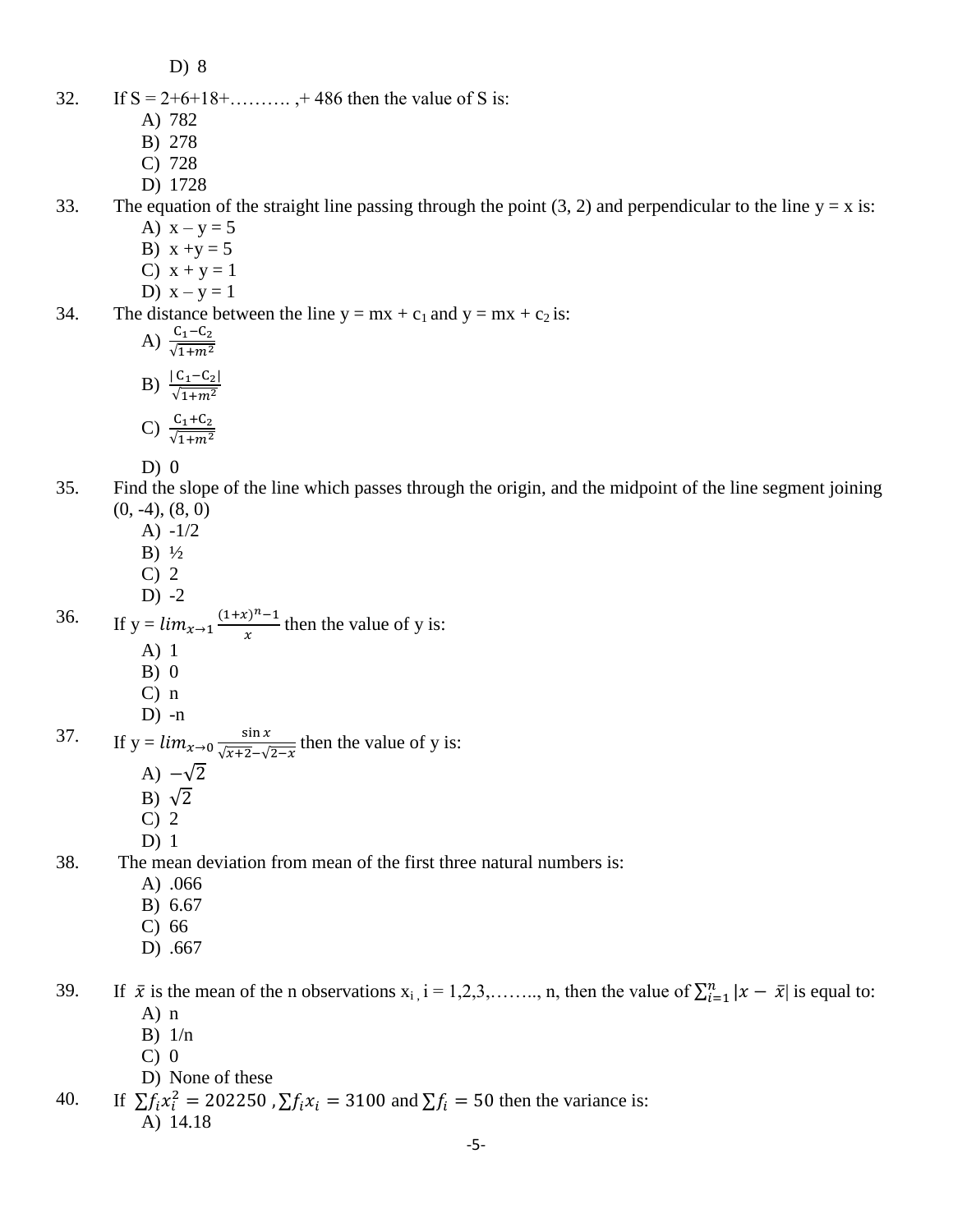- B) 201
- C) 4045
- D) Data is not sufficient

# SECTION C

In this section, attempt any 8 questions. Each question caries 1 mark.

# Questions 46-50 are based on a Case-Study

- 41. Two finite sets A and B are having m and n elements respectively. The number of subsets A is 112 more than that of B. The values of m and n respectively are:
	- A) 4,7
	- B) 7,4
	- C) 8,3
	- D) 7,3
- 42. Multiplicative inverse of (4-3i) is:
	- A)  $4+3i$

B) 
$$
\frac{4}{5} - i\frac{3}{5}
$$
  
C)  $\frac{4}{25} + i\frac{3}{25}$ 

D)  $4+3i$ 

43. If  $S = 6 + 1.2 + 0.24 + \dots$  then S is equal to:

- A) 7.5
- B)  $\infty$
- C) 5.7
- D) 15
- 44. If the coordinate of the middle point of the portion of a line intercepted between the coordinate axes is (3, 2), then the equation of the line will be:
	- A)  $2x+3y=12$
	- B)  $3x+2y=12$

C) 
$$
4x-3y=6
$$

D)  $5x-2y=10$ 

45. If  $y = lim_{x\to 0} \frac{log(1+5x)}{dx}$  $\frac{(1+5x)}{3x}$  then y is equal to:

- A) 3/5
- B) 5/3
- C) 1
- D) 1/6